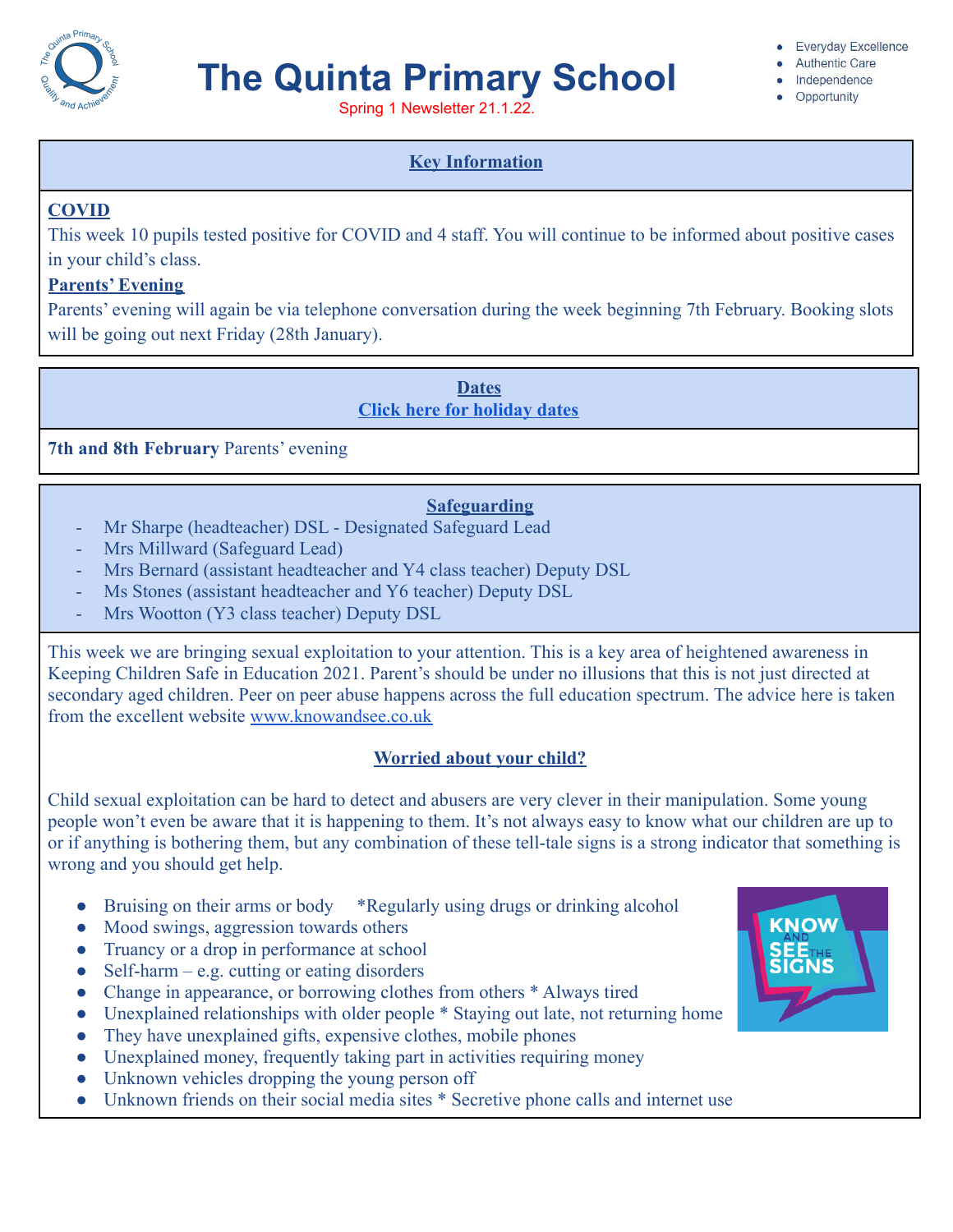

# **The Quinta Primary School**

**Everyday Excellence** 

- **Authentic Care** Independence
- Opportunity

Spring 1 Newsletter 21.1.22.

● **For more information and tips of how to ensure your child is safe online, visit: [www.thinkuknow.co.uk](http://www.thinkuknow.co.uk/) or [www.childnet.com](http://www.childnet.com/)**

## **COVID-19**

A recap on the key points:

- Twice weekly LFT are recommended for all households and school staff If an LFT indicates a positive result, there is no need to book a PCR.
- Individuals who are **symptomatic should book a PCR** unless they have a positive LFT.
- Isolation can end after **2 negative LFTs taken on day 6 and day 7** taken 24 hours apart.Currently this means if your child is negative at 7am on 6th day and 7 am on 7th day then they can attend school at 8:45am on 7th day.
- If a member of the household tests positive then pupils can still attend school, provided they have a negative LFT in the morning.
- The school will accept negative results from LAMP testing which is currently only available to NHS workers.
- If a pupil displays new symptoms even if they have had a positive result in the last 90 days you will be asked to get a PCR test as new variants can reinfect.
- Face masks vastly reduce the chance of transmission. They are highly recommended for parents when entering the school grounds but not mandatory. Face masks are mandatory when meeting with staff at the door or in reception.

### **Reminders**

### **Schoolspider app link - If you don't have the app you may miss very important messages**

We are not using teachers2parents any more for text messages. In order to receive important messages then it is critical that you download the schoolspider app. You will be notified about club cancellations, head bumps etc as before but via the Schoolspider app.

Apple

<https://apps.apple.com/gb/app/school-spider/id1030400910>

[Parent app support for school spider](https://drive.google.com/file/d/1LBk3RWm8v0Pnpuf2pHf6YInq8M2l5EgI/view?usp=sharing)

Google play

[https://play.google.com/store/apps/details?id=com.schoolspider.schoolspider&hl=en\\_GB&gl=US](https://play.google.com/store/apps/details?id=com.schoolspider.schoolspider&hl=en_GB&gl=US)

### **The Quinta Curriculum**

We promised to give greater signposting to our curriculum which has been available in extensive detail on the school since 2019. [Here is a direct link to find](https://docs.google.com/document/d/1KPqKBwrMCFjK2NrlWh5SdgZ2HVcpNmOB_0O2nknBiwg/edit?usp=sharing) out more.